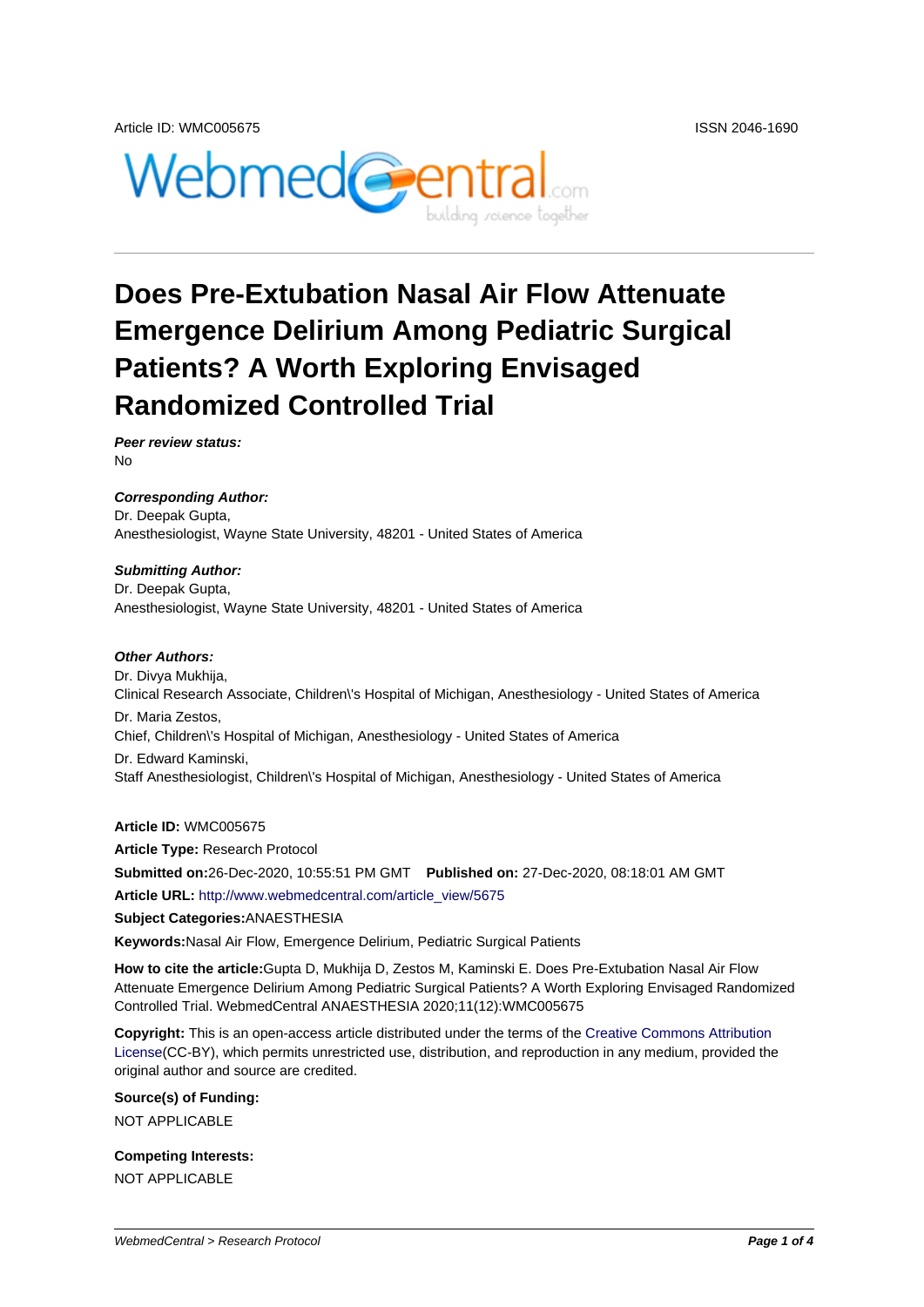# **Does Pre-Extubation Nasal Air Flow Attenuate Emergence Delirium Among Pediatric Surgical Patients? A Worth Exploring Envisaged Randomized Controlled Trial**

**Author(s):** Gupta D, Mukhija D, Zestos M, Kaminski E

## Origin Of Hypothesis

The role of air flow across nasal passage and paranasal sinuses in relation to keeping the brain cool is often debated [1]. Similarly, the role of brain temperature in relation to cognition, sleep and delirium is also debated [2-4]. Therefore, anesthesiologists have a simple opportunity to explore, investigate and document whether there is any concrete evidence to settle this debate [5-9]. This opportunity lies in the fact that (a) intubated and anesthetized patients have their faces and heads covered with plastic sheets of forced-air warming blankets to counter hypothermia due to anesthesia medications inducing thermoregulatory changes; (b) emergence from anesthesia leads to resetting of thermoregulation with a rise in temperature back to normalcy; (c) there is a window during emergence from anesthesia when patients have not yet been extubated but are consciously awakening; and (d) as emergence delirium often happens when patients are emerging from anesthesia, the respiratory needs are being met by the endotracheal tube in situ but the brains $\hat{a} \in \mathbb{N}$ needs are still interrupted with no air flowing across their noses and paranasal sinuses.

Here are some questions:

- Do awake but intubated patients agitate against plastic sheets of upper body forced-air warming blankets covering their faces?
- Does anesthesia/sedation interfere with patients $\hat{\mathbf{a}} \in \mathbb{M}$ awareness to the non-physiological environments created under plastic sheets of upper body forced-air warming blankets covering faces of intubated patients until patients are emerging at the end of anesthesia or during sedation vacation periods in the intensive care units?
- Is obstruction to passive heat loss from face/brain one of the reasons why awake intubated patients become more uncomfortable if plastic sheets of upper body forced-air warming blankets covering their faces appear to be interfering with thermoregulation in the scenario of already absent nasal air-flow due to endotracheal tube in situ-based ventilation?
- Do anesthetized brains generate less heat than

awake brains thus preventing poor neurological outcomes in intubated anesthetized patients despite obstructed passive heat loss from face/brain?

Moreover, there can be some concerns whether artificial nasal air flow will be intolerable to patients. However, nasal air flow may never be intolerable naturally unless nasal air flow is delivered within enclosed spaces like facemasks which create non-physiological hot and humid in-mask microclimates [10]. Therefore, the only concern about nasal air flow delivered by nasal prongs may be related to the nasal prongs themselves touching and thus irritating oversensitive intranasal skin and mucosa. Similarly, already administered anesthetics and sedatives like opioids, benzodiazepines, propofol and dexmedetomidine may themselves decrease the incidence of emergence delirium thus confounding the true incidence of emergence delirium and true efficacy of physiological nasal air flow in countering emergence delirium. In palliative medicine and hospice care, oxygen and even air flowing to patients' noses and even patients' faces have been used to calm terminally ill patients demonstrating terminal agitation and terminal restlessness [11].

Therefore, the envisaged null hypothesis can be that with or without pre-extubation nasal air flow via nasal prongs, there may be no difference in the incidence of emergence delirium among intubated pediatric surgical patients during emergence from anesthesia. Hence, the purpose of the envisaged randomized controlled trial can be to ascertain if pre-extubation nasal air flow via nasal prongs can decrease the incidence of emergence delirium among intubated pediatric surgical patients during emergence from anesthesia.

### Envisaged Materials And **Methods**

The study can be a randomized controlled trial among 120 pediatric surgical patients aged 6 years and younger emerging from anesthesia after undergoing general endotracheal tube anesthesia wherein upper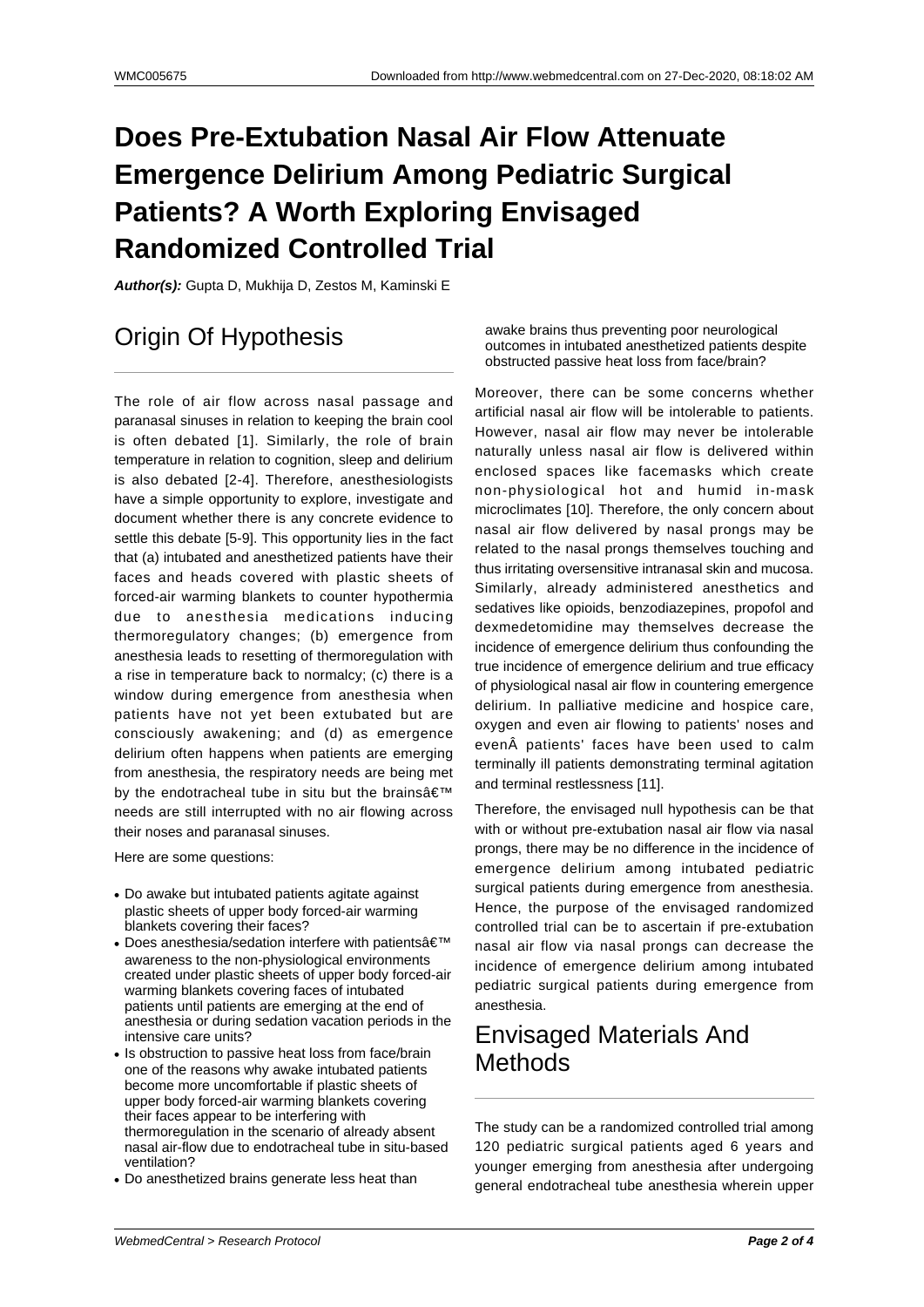body forced-air warming blanket placement is feasible [12]. Exclusion criteria can be (a) patients aged 7 years and older, (b) premorbid unilateral or bilateral nasal obstruction, (c) surgeries planned in prone or lateral position, and (d) surgeries wherein upper body forced-air warming is infeasible.

#### Â

Per inclusion criteria, pediatric patients' parents/guardians can be consented for enrolling their wards into the study. After consent, induction and maintenance of anesthesia can be as per standard protocol. At emergence of anesthesia, patients can be divided into two groups based on computerized randomization:

Intervention group: Patients can receive nasal cannula pre-extubation and medical air can flow intranasally at 2 L/min until extubation

Control group: Patients can receive nasal cannula pre-extubation and medical air can flow intranasally at 0 L/min until extubation

After extubation, oxygen can flow intranasally at 2 L/min in all the patients [13].

Following parameters can be recorded:

- $\cdot$  Age in months
- $-$  Sex
- Height/Length in cm
- $\bullet$  Weight in kg
- Time A: Anesthesia start time (Room-In Time)
- Time B: Surgery end time (Time When Pre-Extubation Nasal Cannula Inserted)Â
- Time C: Extubation time in operating room (excluded if extubation postponed to post-anesthesia care unit)
- Delirium emergence score during period between Time B and Time C
	- ❍ Whether thrashing around that is requiring restraint [14]
- Any Residual Neuromuscular blockade
- Dose of Rescue Dexmedetomidine Given
- Thermal image of face and temperature readings at right aural canal, right temple and right superiomedial orbital area [15]
	- ❍ First Image and three readings before pre-extubation nasal cannula attachment
	- ❍ Second image and three readings after extubation and nasal oxygen ongoing
- Total Dose of preoperative and intraoperative opioids
- Total Dose of preoperative and intraoperative anxiolytics
- Total Dose of intraoperative anesthetics
- Total Dose of intraoperative muscle relaxants
- Total Dose of preoperative and intraoperative crystalloids
- Total Dose of intraoperative colloids
- Total Dose of intraoperative blood products
- Bladder Scan for postoperative bladder volume [16]

## Statistical Analysis

Assuming incidence of emergence delirium is 50% in pediatric population [17] and pre-extubation nasal air flow may decrease it to 25%, 58 patients may be needed in intervention group as well as in control group (Power=0.80; alpha error  $<$  0.05) [18]. Thus, rounding the numbers, total 120 patients can be enrolled in the study. Data can be analyzed and compared for the incidence of emergence delirium and need for rescue dexmedetomidine doses, and changes in thermal image of face and infrared temperature at right aural canal, right temple and right superomedial orbital areas among the patients in the intervention group vs. in the control group. Proportions can be compared with Chi Square test (Fisher Exact Tests). Means can be compared with ANOVA. A p value of  $< 0.05$  can be considered significant. $\hat{A}$ 

### Expected Line Of Results

Assuming that the envisaged null hypothesis may get rejected with the results of the envisaged study, the expected line of results can be that the incidence of emergence delirium (thrashing around requiring restraint) among those who may receive pre-extubation nasal air flow intranasally at 2 L/min may be significantly less as compared to among those who may receive pre-extubation nasal air flow intranasally at 0 L/min. Moreover, the incidence of rescue dexmedetomidine administration as well as total doses of rescue dexmedetomidine administered among those who may receive pre-extubation nasal air flow intranasally at 2 L/min may be significantly less as compared to among those who may receive pre-extubation nasal air flow intranasally at 0 L/min. Finally changes in thermal image of faces as well as changes in temperature at right aural canal, right temple and right superiomedial orbital area among those who may receive pre-extubation nasal air flow intranasally at 2 L/min may be significantly less thus temperature readings overall remaining significantly lower and cooler as compared to among those who may receive pre-extubation nasal air flow intranasally at 0 L/min.

### **Conclusion**

Summarily, this simple pharmacological intervention-based study envisaged as a follow-up to another envisaged study with non-pharmacological